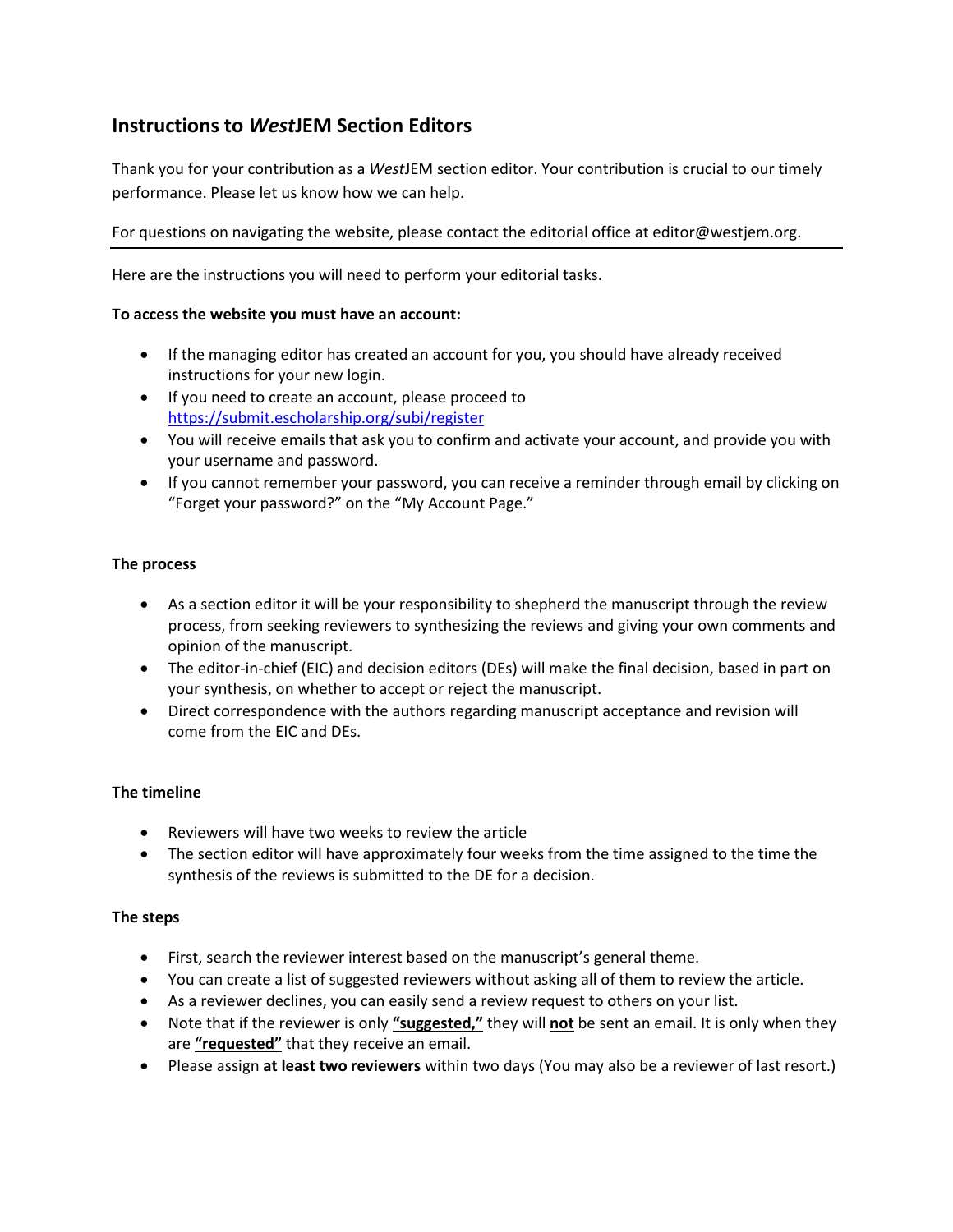- The email sent out by the website is a general email to reviewers with the abstract of the article. You will be able to revise the email to your liking and also attach the article in WORD that you have downloaded to your hard drive.
- The reviewer, views the information about the article, and responds to the request by clicking the appropriate option on the webpage. The reviewer has up to **three days** to either accept or decline.
- Reviewers who have committed should submit their reviews within **two weeks**.
- Your report should follow the format as noted below, "*The Section Editor's Report*".
- If you would prefer the editorial staff at WestJEM to assign reviewers on your behalf, please notify us within a week of manuscript assignment.

## **The Section Editor's Report**

- You should summarize the reviews, along with your own comments and editorial opinion and place them under "History" -> "Submission Notes" -> "Add New Note" on the website. **Please DO NOT register a decision. This process is reserved for the EIC and DE.**
- Your report should include:
	- $\circ$  A brief summary of the article. This summary should be no longer than 2-3 sentences.
	- $\circ$  Your overall sense of the quality and acceptability of the article (reject, revise and resubmit, major revisions required, minor revisions required, or accept).
	- $\circ$  A bulleted list of 5-7 key issues that you would like the authors to address. These issues can be adapted from the individual reviewers' comments or specific to your own critique. However, the issues should address some or all of the following:
		- Methodology used in the article
		- Impact of the topic being examined
		- **Strengths**
		- **E** Limitations
		- **Fatal flaws**
		- Focus of the discussion section
		- Suitability of tables and figures
		- Major errors on clarity, brevity, grammar and spelling
	- $\circ$  A cut-and-paste of all reviewers' comments, each separated by "REVIEWER #1", "REVIEWER #2", etc…
- If there are any major discrepancies between the reviewer reports, please indicate in your summary which of the recommendations to follow.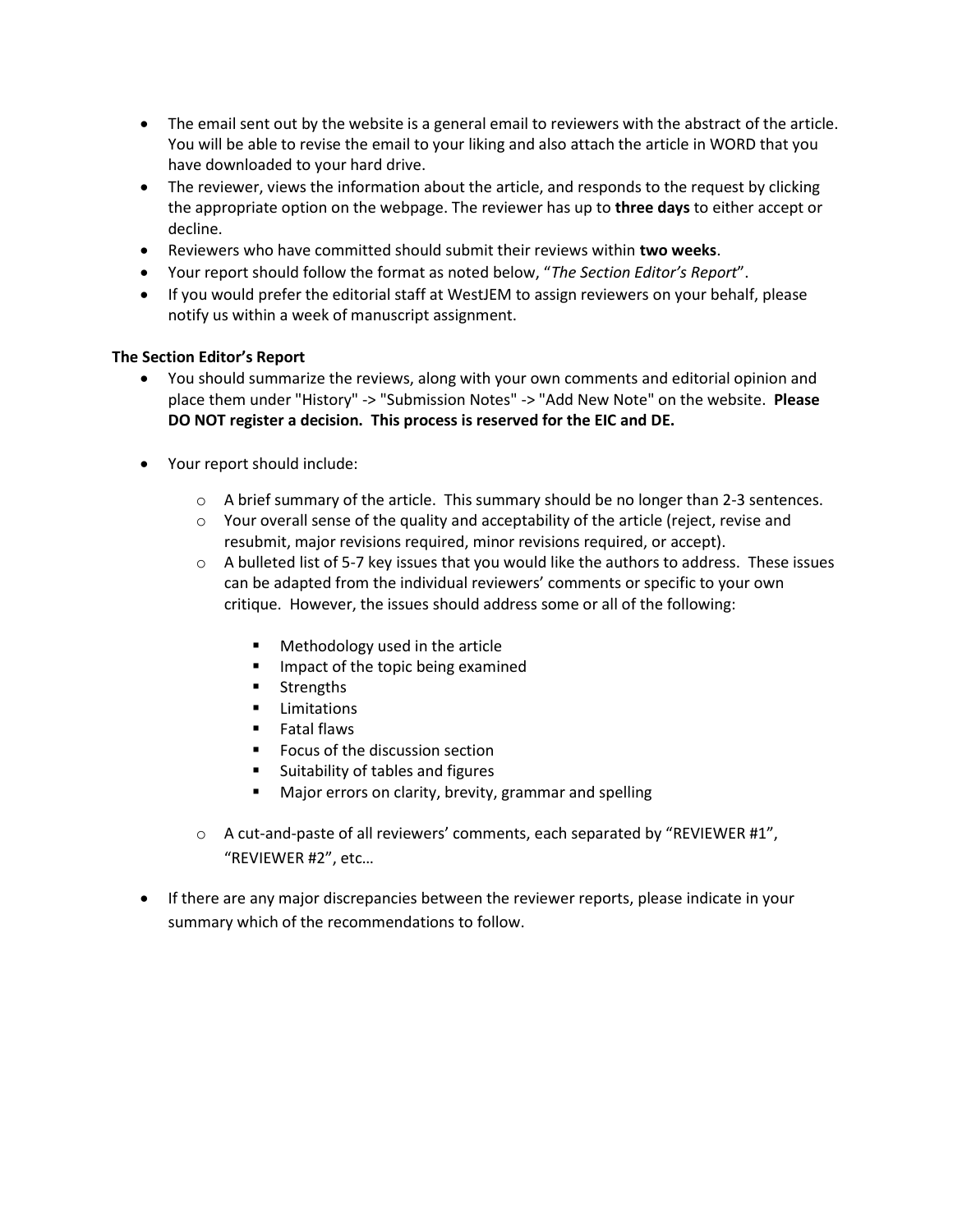1. Login to the eScholarship website [\(https://submit-stg.escholarship.org/subi/login\)](https://submit-stg.escholarship.org/subi/login) by using your email and password. Please be sure to select "Review journal article" before you log in.

| eScholarship<br>University of California                                                                                                                                                                            |                                                                                               |
|---------------------------------------------------------------------------------------------------------------------------------------------------------------------------------------------------------------------|-----------------------------------------------------------------------------------------------|
| You are not logged in.                                                                                                                                                                                              |                                                                                               |
| publication type $\triangleright$<br>overview $\triangleright$<br>login<br>l Þ                                                                                                                                      | $[$ author agreement $]$<br>$ $ author information $ >$<br>$files$ $\triangleright$<br>submit |
| Login                                                                                                                                                                                                               |                                                                                               |
| Already have an eScholarship Account?<br>Email:<br>Password:<br>forgot your password?<br>Remember me<br>What do you want to do?<br>Submit/revise content<br>Review journal article<br>Edit/manage_journal<br>Log in | New to eScholarship?<br><b>Create Account</b>                                                 |
|                                                                                                                                                                                                                     |                                                                                               |

| eScholarship is powered by the California Digital Library. |  | <b>Privacy Policy</b> | Help |
|------------------------------------------------------------|--|-----------------------|------|
|------------------------------------------------------------|--|-----------------------|------|

2. Click "Mange Section" to review manuscripts.

| <b>MY JOURNALS</b>           | <b>ABOUT</b> |                |                 |  |  |  |
|------------------------------|--------------|----------------|-----------------|--|--|--|
| <b>My Journals</b>           |              |                |                 |  |  |  |
| <b>My Journals</b>           |              |                |                 |  |  |  |
| <b>DEMO - WestJEM - DEMO</b> |              |                |                 |  |  |  |
| aae Section                  |              | . In<br>Review | 1 In<br>Editina |  |  |  |

3. All pending manuscripts will appear here in queue. Select the manuscript that needs to be reviewed by clicking the title of the item.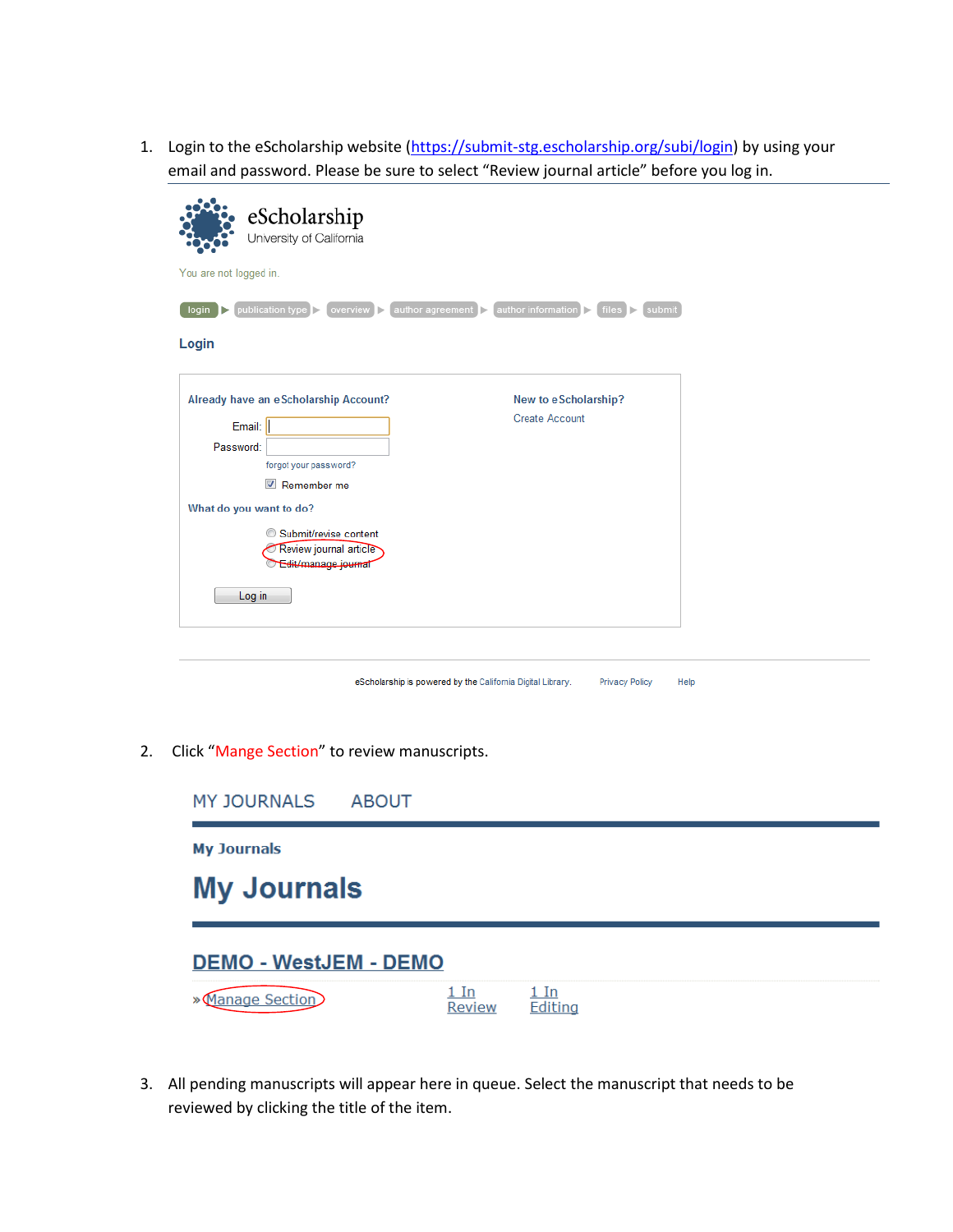## **Submissions in Review**

| UNASSIGNED<br><b>IN REVIEW</b><br>IN EDITING<br><b>ARCHIVES</b>                                                                                                                                             |                          |                          |             |               |           |
|-------------------------------------------------------------------------------------------------------------------------------------------------------------------------------------------------------------|--------------------------|--------------------------|-------------|---------------|-----------|
| All Editors $\vert$<br>In Section: All Sections<br>Assigned To:                                                                                                                                             |                          |                          |             |               |           |
| Title<br>contains<br>l v<br>$\blacksquare$<br>Submitted<br>$\overline{\phantom{a}}$<br>between<br>and<br>Iv.<br>×.<br>×.<br>$\blacksquare$<br>$\overline{\mathbf{v}}$<br>$\overline{\phantom{a}}$<br>Search |                          |                          |             |               |           |
| MM-DD<br><b>TITLE</b><br><b>SUBMITTED</b><br><b>SEC</b><br><u>ID</u><br><b>AUTHORS</b>                                                                                                                      | PEER REVIEW<br>ASK       | <b>DUE</b>               | <b>DONE</b> | <b>RULING</b> | -SE       |
| <b>TESTING MANUSCRIPT</b><br>Chang<br><b>ART</b><br>197<br>$10 - 03$<br>$1 - 1$ of 1 Items                                                                                                                  | $\overline{\phantom{0}}$ | $\overline{\phantom{0}}$ |             | -             | <b>RC</b> |

#### **Notes**

1. Highlighted items indicate action is required by editor.<br>2. "Due" is filled in when reviewer accepts request to review; it displays number of weeks to review's due date or (-) weeks that it is overdue.

- 4. A PDF version of the manuscript may be obtained by selecting "Convert File to PDF".
- 5. To select a reviewer, click "Select Reviewer" in the "Peer Review" section. Remember it is a two step process:

Step 1. Select the reviewer from the reviewer database

Step 2. Request the reviewer. An email will be sent to the reviewer.

# #197 Review

| SUMMARY                                                               | <b>REVIEW</b>                | <b>EDITING</b> | HISTORY                                                                                                                                                                                                                                                                      |
|-----------------------------------------------------------------------|------------------------------|----------------|------------------------------------------------------------------------------------------------------------------------------------------------------------------------------------------------------------------------------------------------------------------------------|
| <b>Submission</b>                                                     |                              |                |                                                                                                                                                                                                                                                                              |
| Authors<br>Title<br>Section<br><b>Editor</b><br><b>Review Version</b> |                              |                | Rex Chang<br><b>Testing Manuscript 1</b><br>Articles<br>Rex Chang<br>197-339-1-RV.DOCX 2011-10-03<br>Convert File to PDF   PDF file will be stripped of identifying metadata, i.e. author name.<br>Upload a revised Review Version   Choose File<br>Upload<br>No file chosen |
| Supp. files                                                           |                              |                | None                                                                                                                                                                                                                                                                         |
| <b>Peer Review</b>                                                    |                              |                | Round 1<br><b>SELECT REVIEWER</b><br>VIEW REGRETS, CANCELS, PREVIOUS ROUNDS                                                                                                                                                                                                  |
|                                                                       | <b>Editor Decision</b>       |                |                                                                                                                                                                                                                                                                              |
| Record New Decision<br>Decisions Recorded<br>Notify Author            | <b>Email/Comments Record</b> |                | Choose One<br><b>Record Decision</b><br>$\overline{\phantom{a}}$<br>None<br>Send email to author regarding editorial decision.<br>No emails have been sent regarding this decision.                                                                                          |
|                                                                       | Current article versions:    |                |                                                                                                                                                                                                                                                                              |
| <b>Review Version</b><br><b>Editor Version</b>                        |                              |                | 2011-10-03<br>197-339-1-RV.DOCX<br>2011-10-03<br>197-340-1-ED.DOCX<br><b>DELETE</b><br>Upload new Editor Version<br><b>Choose File</b><br>Upload<br>No file chosen                                                                                                           |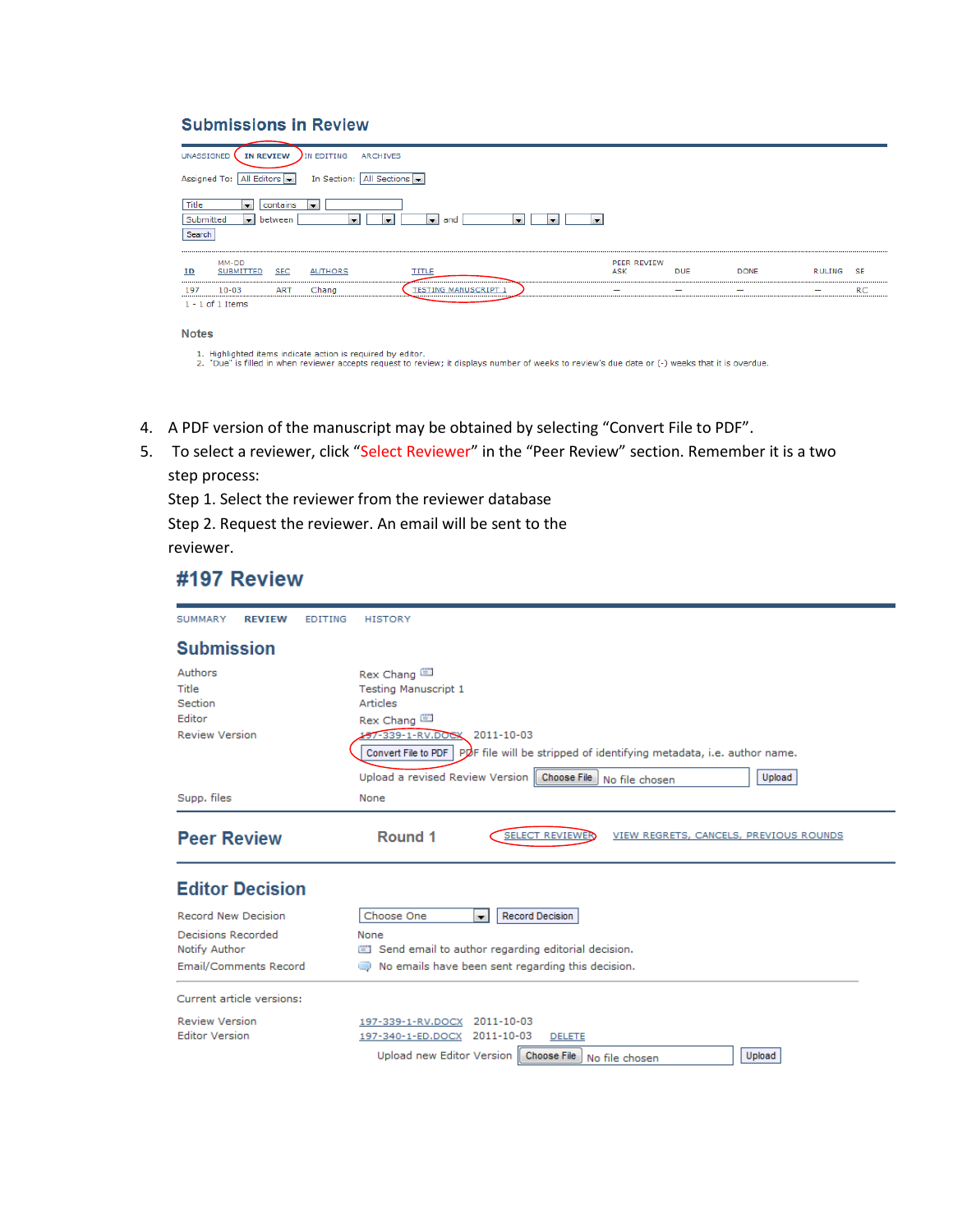6. A page with all reviewers will be displayed. Select the reviewer best suited for the manuscript by clicking "assign" on the far right side under "Action". **Reviewers** 

| Reviewing interests<br>contains<br>×.                                                                                                                               | Search<br>$\mathbf{r}$                                                                                  |                                                                      |                       |              |                                        |               |                    |
|---------------------------------------------------------------------------------------------------------------------------------------------------------------------|---------------------------------------------------------------------------------------------------------|----------------------------------------------------------------------|-----------------------|--------------|----------------------------------------|---------------|--------------------|
| A B C D E F G H I J K L M N O P Q R S T U V W X Y Z All                                                                                                             |                                                                                                         |                                                                      |                       |              |                                        |               |                    |
| <b>ENROLL NEW REVIEWER</b>                                                                                                                                          |                                                                                                         |                                                                      |                       |              |                                        |               |                    |
| <b>NAME</b>                                                                                                                                                         | <b>REVIEWING INTERESTS</b>                                                                              | <b>RATING</b>                                                        | <b>DONE</b>           | <b>WEEKS</b> | LATEST                                 | <b>ACTIVE</b> | <b>ACTION</b>      |
| <b>CALVIN HE</b>                                                                                                                                                    | Disaster Medicine, Public Health                                                                        | 5.0                                                                  | 1                     | 0            | 2011-09-29                             | 0             | ASSIGN             |
| $1 - 1$ of 1 Items                                                                                                                                                  |                                                                                                         |                                                                      |                       |              |                                        |               |                    |
| <b>Notes</b>                                                                                                                                                        |                                                                                                         |                                                                      |                       |              |                                        |               |                    |
| Ratings is out of 5 (Excellent).<br>Weeks refers to average period of time to complete a review.<br>Latest is date of most recently accepted review.<br>#197 Review | Active is how many reviews are currently being considered or underway.                                  |                                                                      |                       |              |                                        |               |                    |
| SUMMARY<br><b>REVIEW</b><br>EDITING                                                                                                                                 | <b>HISTORY</b>                                                                                          |                                                                      |                       |              |                                        |               |                    |
| <b>Submission</b>                                                                                                                                                   |                                                                                                         |                                                                      |                       |              |                                        |               |                    |
| Authors<br>Title<br>Section<br>Editor                                                                                                                               | Rex Chang<br><b>Testing Manuscript 1</b><br><b>Articles</b><br>Rex Chang                                |                                                                      |                       |              |                                        |               |                    |
| <b>Review Version</b>                                                                                                                                               | 197-339-1-RV.DOCX 2011-10-03<br>Convert File to PDF                                                     | PDF file will be stripped of identifying metadata, i.e. author name. |                       |              |                                        |               |                    |
| Supp. files                                                                                                                                                         | Upload a revised Review Version<br>None                                                                 | Choose File<br>No file chosen                                        |                       |              | Upload                                 |               |                    |
| <b>Peer Review</b>                                                                                                                                                  | Round 1                                                                                                 | <b>SELECT REVIEWER</b>                                               |                       |              | VIEW REGRETS, CANCELS, PREVIOUS ROUNDS |               |                    |
| <b>Reviewer A</b>                                                                                                                                                   | <b>Calvin He</b>                                                                                        |                                                                      | <b>CLEAR REVIEWER</b> |              |                                        |               |                    |
| <b>Review Form</b>                                                                                                                                                  | None / Free Form Review                                                                                 | <b>SELECT REVIEW FORM</b>                                            |                       |              |                                        |               |                    |
|                                                                                                                                                                     | <b>REQUEST</b>                                                                                          | <b>UNDERWAY</b>                                                      |                       | <b>DUE</b>   |                                        |               | <b>ACKNOWLEDGE</b> |
|                                                                                                                                                                     | 嘗                                                                                                       |                                                                      |                       | 2011-10-31   |                                        | 官门            |                    |
| <b>Editor Decision</b>                                                                                                                                              |                                                                                                         |                                                                      |                       |              |                                        |               |                    |
| <b>Record New Decision</b>                                                                                                                                          | Choose One<br><b>Record Decision</b><br>$\blacksquare$                                                  |                                                                      |                       |              |                                        |               |                    |
| Decisions Recorded                                                                                                                                                  | None                                                                                                    |                                                                      |                       |              |                                        |               |                    |
| Notify Author<br><b>Email/Comments Record</b>                                                                                                                       | Send email to author regarding editorial decision.<br>No emails have been sent regarding this decision. |                                                                      |                       |              |                                        |               |                    |
|                                                                                                                                                                     |                                                                                                         |                                                                      |                       |              |                                        |               |                    |
| Current article versions:                                                                                                                                           |                                                                                                         |                                                                      |                       |              |                                        |               |                    |
|                                                                                                                                                                     |                                                                                                         |                                                                      |                       |              |                                        |               |                    |
| <b>Review Version</b><br><b>Editor Version</b>                                                                                                                      | 197-339-1-RV.DOCX 2011-10-03<br>197-340-1-ED.DOCX 2011-10-03                                            | <b>DELETE</b>                                                        |                       |              |                                        |               |                    |

7. Remember that assigning reviewers to a manuscript is a two-step process. First select the "envelope" icon to request and notify the reviewer through email. Supplemental files may be attached by clicking "Choose File". Please be sure to click "upload" after this or the file will not be attached.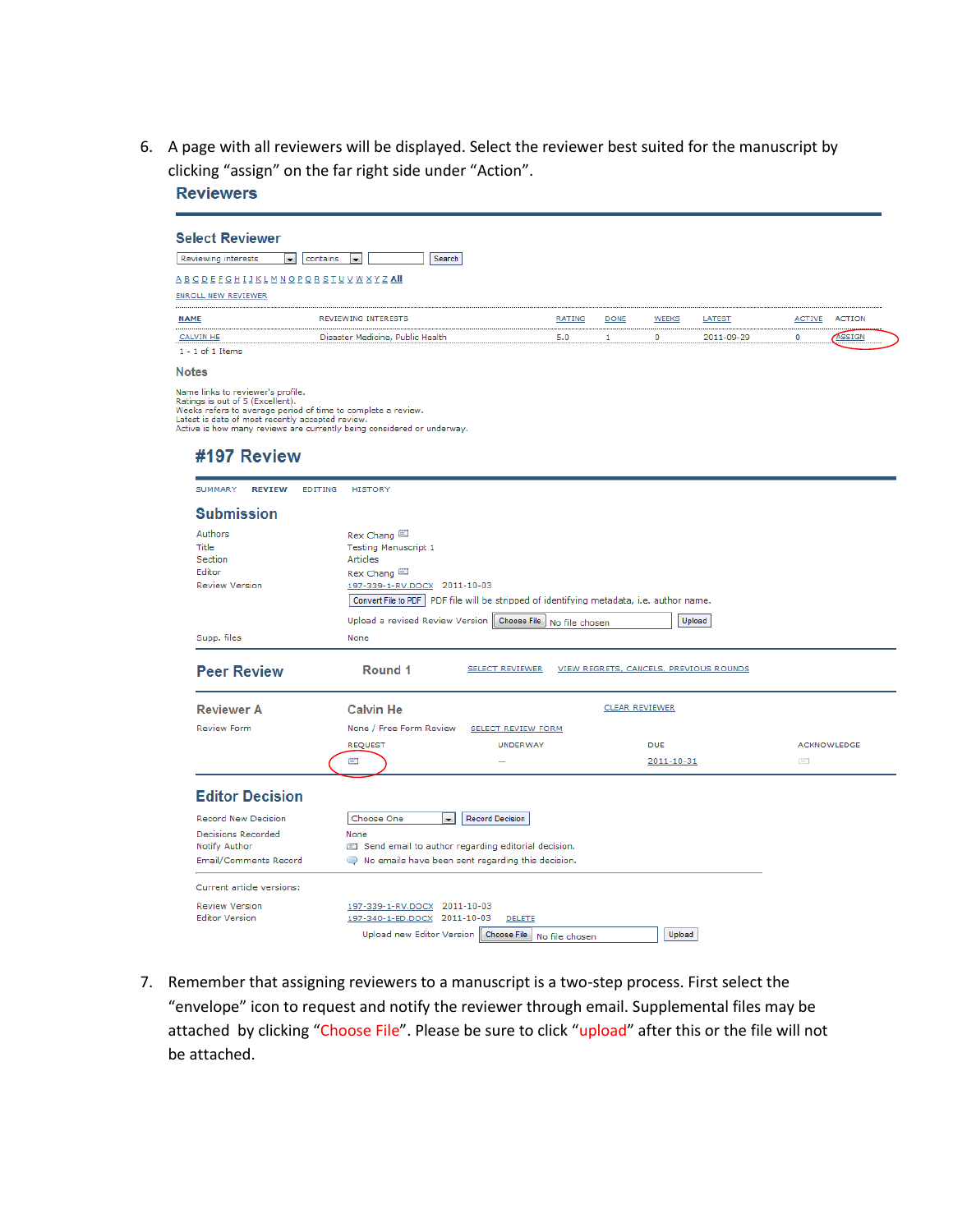# **Send Email**

| To                                  | Calvin He <westjemreviewer@gmail.com></westjemreviewer@gmail.com>                                                                                                                                                                                                                                                                                                                                                                                                                                                      |
|-------------------------------------|------------------------------------------------------------------------------------------------------------------------------------------------------------------------------------------------------------------------------------------------------------------------------------------------------------------------------------------------------------------------------------------------------------------------------------------------------------------------------------------------------------------------|
| CC                                  |                                                                                                                                                                                                                                                                                                                                                                                                                                                                                                                        |
| <b>BCC</b>                          |                                                                                                                                                                                                                                                                                                                                                                                                                                                                                                                        |
| <b>Attachments</b>                  | Upload<br>Choose File   No file chosen                                                                                                                                                                                                                                                                                                                                                                                                                                                                                 |
| From                                | "Rex Chang" <westjem@gmail.com></westjem@gmail.com>                                                                                                                                                                                                                                                                                                                                                                                                                                                                    |
| Subject                             | [DEMO-WJEM] Article Review Request                                                                                                                                                                                                                                                                                                                                                                                                                                                                                     |
| Body                                | Calvin He:<br>I believe that you would serve as an excellent reviewer of the<br>Ξ<br>manuscript, "Testing Manuscript 1," which has been submitted<br>to DEMO - WestJEM - DEMO. The submission's abstract is<br>inserted below, and I hope that you will consider undertaking<br>this important task for us.<br>Please log into the journal web site by 2011-10-10 to indicate<br>whether you will undertake the review or not, as well as to<br>access the submission and to record your review and<br>recommendation. |
|                                     | The review itself is due 2011-10-31.                                                                                                                                                                                                                                                                                                                                                                                                                                                                                   |
| <b>Skip Email</b><br>Cancel<br>Send |                                                                                                                                                                                                                                                                                                                                                                                                                                                                                                                        |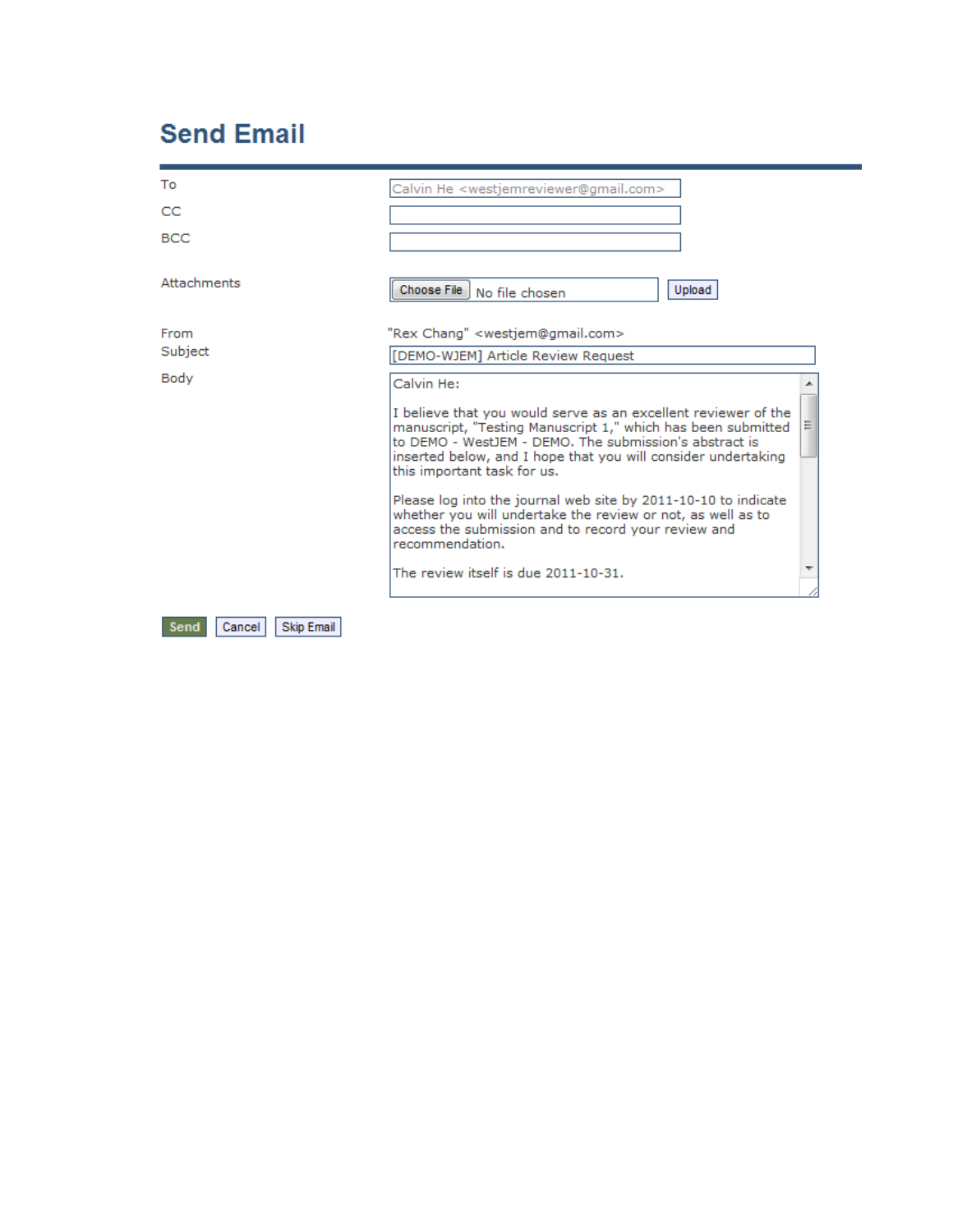8. Editorial Notes can be registered by clicking on the "History" tab on the top and scroll down to "submission notes". Select "Add New Note" and enter your notes for the decision editor.

Journal Home > Section Editor > Submissions > #201 > History

# #201 History

SUMMARY REVIEW EDITING HISTORY

### **Submission**

| Authors | Submission 7 Paper Author |
|---------|---------------------------|
| Title   | Submission 7              |
| Section | Articles                  |
| Editor  | Luke Skywalker            |

# **Event Log - Recent Entries**

| DATE                                               | LEVEL | USER                  | <b>EVENT</b>                                                                                   | <b>ACTION</b>         |
|----------------------------------------------------|-------|-----------------------|------------------------------------------------------------------------------------------------|-----------------------|
| 04 Oct<br>$\mathbb N$<br>2011<br>18:43:47          |       | Luke Anakin Skywalker | Reviewer assigned to submission<br>Calvin He has been assigned to review submission 201<br>for | <b>RELATED   VIEW</b> |
| 04 Oct<br><b>N</b><br>2011<br>18:35:49             |       | Rex Chang             | Editor assigned to submission<br>Dr. Luke Anakin Skywalker has been assigned as editor<br>to   | <b>RELATED   VIEW</b> |
| N<br>04 Oct<br>2011<br>13:03:48<br><b>VIEW LOG</b> |       | Darth Vadar Skywalker | Article submitted<br>Jedi Darth Vadar Skywalker has entered a new<br>submission                | <b>RELATED   VIEW</b> |

# **Email Log - Recent Entries**

| DATE                                  | <b>SENDER</b>                                          | <b>RECIPIENTS</b>               | <b>SUBJECT</b>                         | <b>ACTION</b> |
|---------------------------------------|--------------------------------------------------------|---------------------------------|----------------------------------------|---------------|
| October<br>4, 2011<br><b>VIEW LOG</b> | "Rex Chang"<br><westjem@gmail.com></westjem@gmail.com> | "Jedi Darth Vadar<br>Skywalker" | [DEMO-WJEM] Submission Acknowledgement | VIEW          |
|                                       | <b>Submission Notes</b>                                |                                 |                                        |               |

| Submission Notes                                        |                        |               |
|---------------------------------------------------------|------------------------|---------------|
| TITLE<br><b>DATE</b>                                    | <b>FILE ATTACHMENT</b> | <b>ACTION</b> |
| <b>No Submission Notes</b><br>                          |                        |               |
| VIEW NOTES   EXPAND NOTES NADD NEW NOTE CLEAR ALL NOTES |                        |               |

9. Please do not make any decisions under "Editor Decision". This is only for the decision editors. **It is imperative to stop once your editorial notes are rendered.** To ensure your editor notes have been saved online, please send a notification email to Rex Chang a[t editor@westjem.org.](mailto:editor@westjem.org)